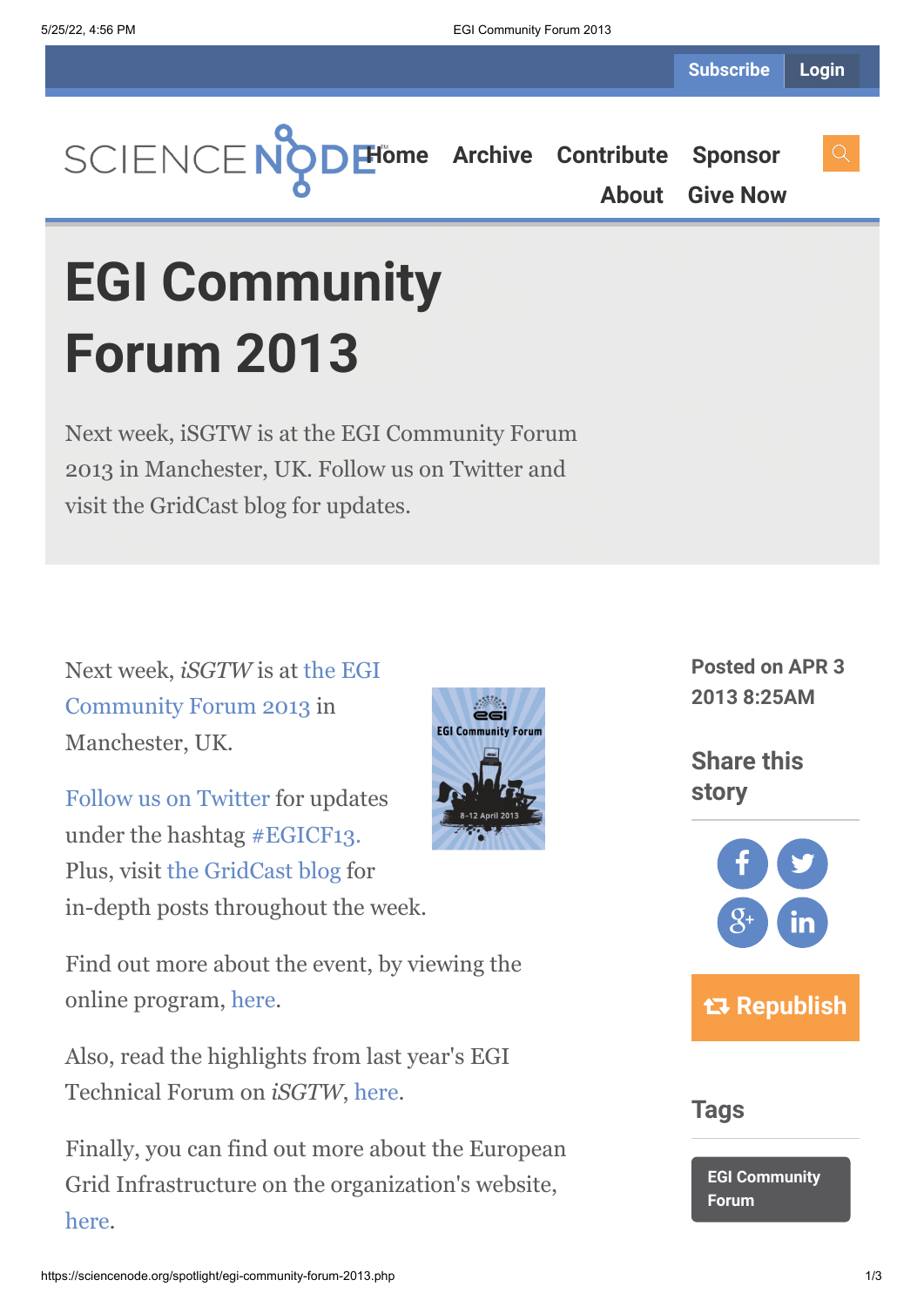

**[UK](https://sciencenode.org/tag/?tag=UK)**

# **Join the conversation**

**Contribute**

Do you have story ideas or something to contribute? **Let us know!**

### **OUR UNDERWRITERS**

Thank to you our underwriters, who have supported us since the transition from International Science Grid This Week (iSGTW) into Science Node in 2015. We are incredibly grateful.

**[View all underwriters](https://sciencenode.org/about/index.php)**

## **CATEGORIES**

**Advanced [computing](https://sciencenode.org/archive/?year=2016&category=Advanced%20computing) [Research networks](https://sciencenode.org/archive/?year=2016&category=Advanced%20computing&category=Research%20networks) [Big data](https://sciencenode.org/archive/?year=2016&category=Advanced%20computing&category=Research%20networks&category=Big%20data) [Tech trends](https://sciencenode.org/archive/?year=2016&category=Advanced%20computing&category=Research%20networks&category=Big%20data&category=Tech%20trends) [Community building](https://sciencenode.org/archive/?year=2016&category=Advanced%20computing&category=Research%20networks&category=Big%20data&category=Tech%20trends&category=Community%20building)**

### **CONTACT**

**Science Node** Email: **[editors@sciencenode.o](mailto:edit%6F%72s@s%63%69encenode.%6F%72%67)** Website: **[sciencenode.org](https://sciencenode.org/)**